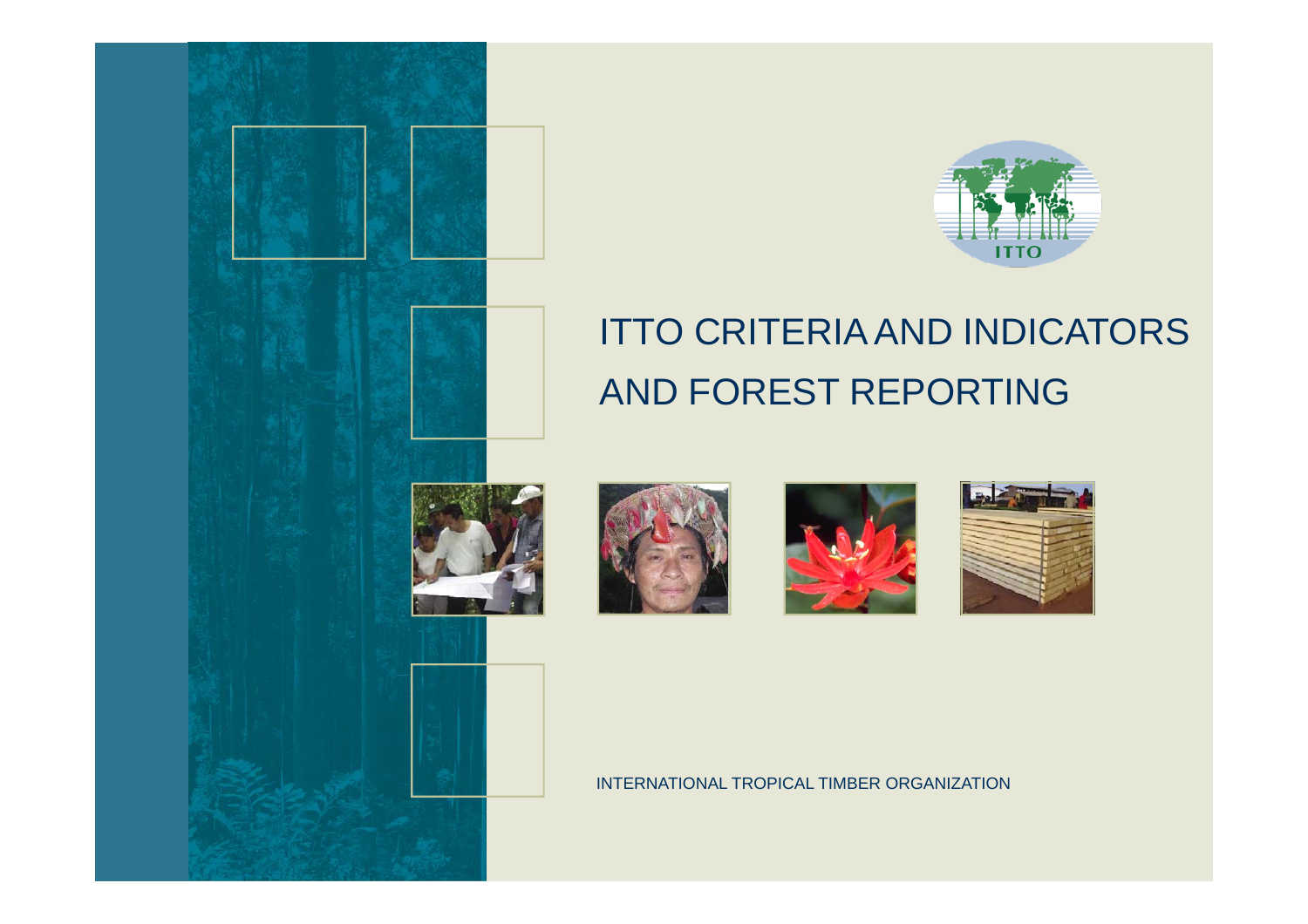

### **C&I Evolution**

- First version 1992 "Criteria"
- Revised 1998 "Criteria & Indicators" + "Manuals"
- 2000 "Reporting Formats"
- 2<sup>nd</sup> revision 2005 "C&I + Reporting Format"
- All producer members of ITTO should report on progress towards SFM using C&I Reporting Format
- China also using ITTO C&I in tropical regions
- Other organizations also using as framework for regional initiatives (eg ATO, MTCC, Tarapoto, FSC, etc.)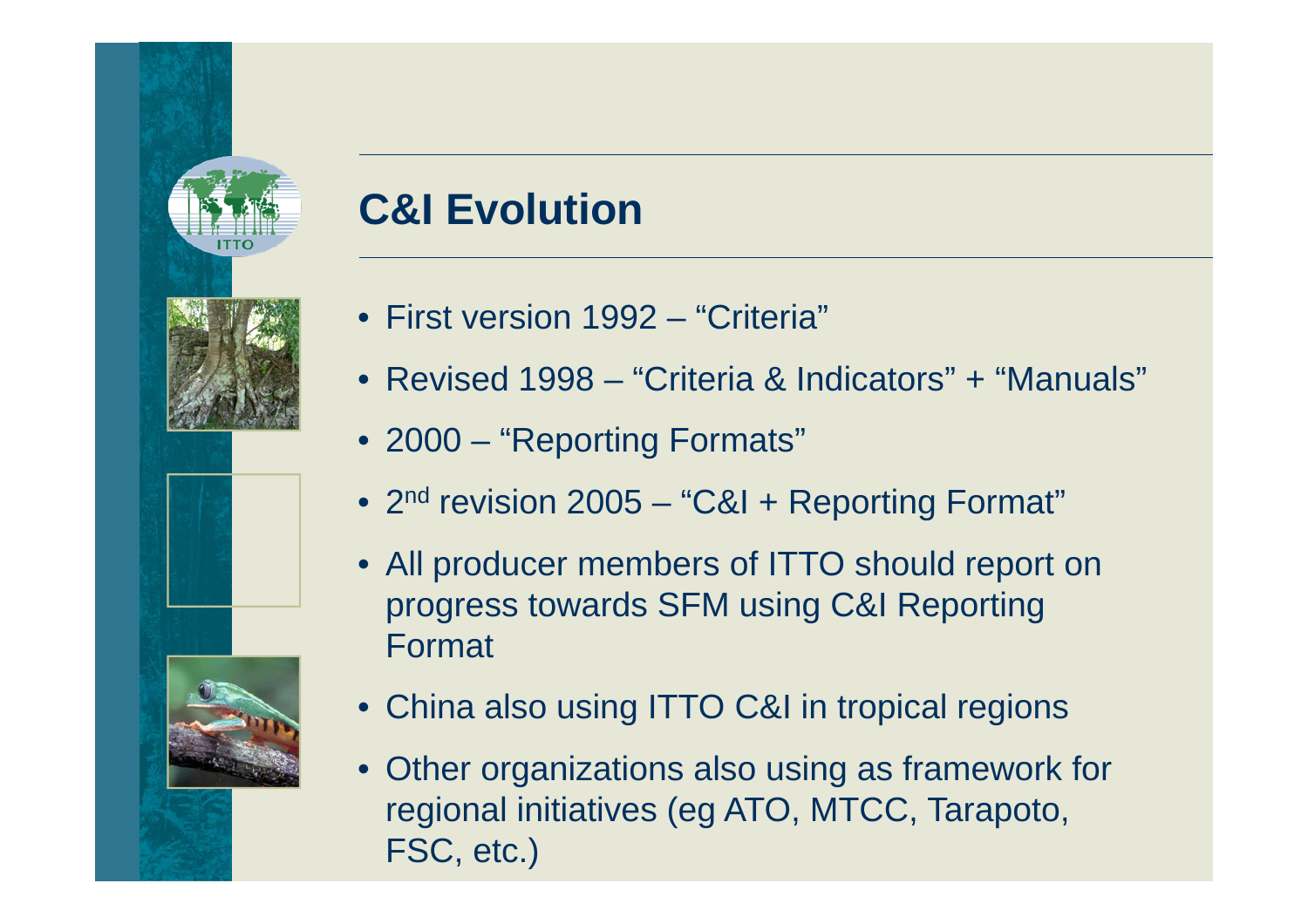

#### **SFM & ITTO Criteria**

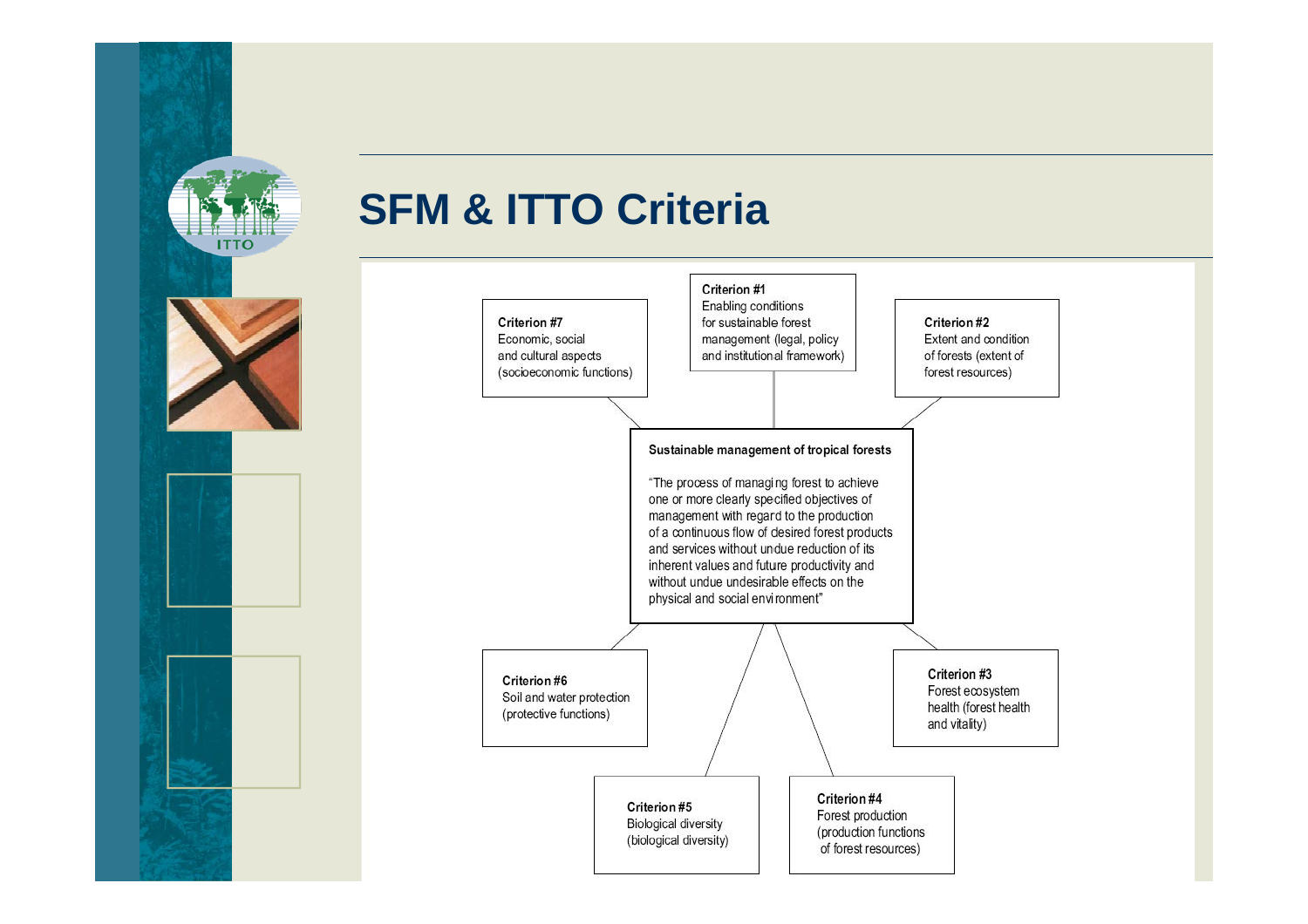# **C&I Implementation:Training workshops**

- To facilitate uptake of C&I
- To generate or check national reports
- Include all stakeholders but with focus on those actually managing forests
- 28 so far, over 1000 participants, 2 more in 2014
- Prospects for collaboration with other organizations/processes

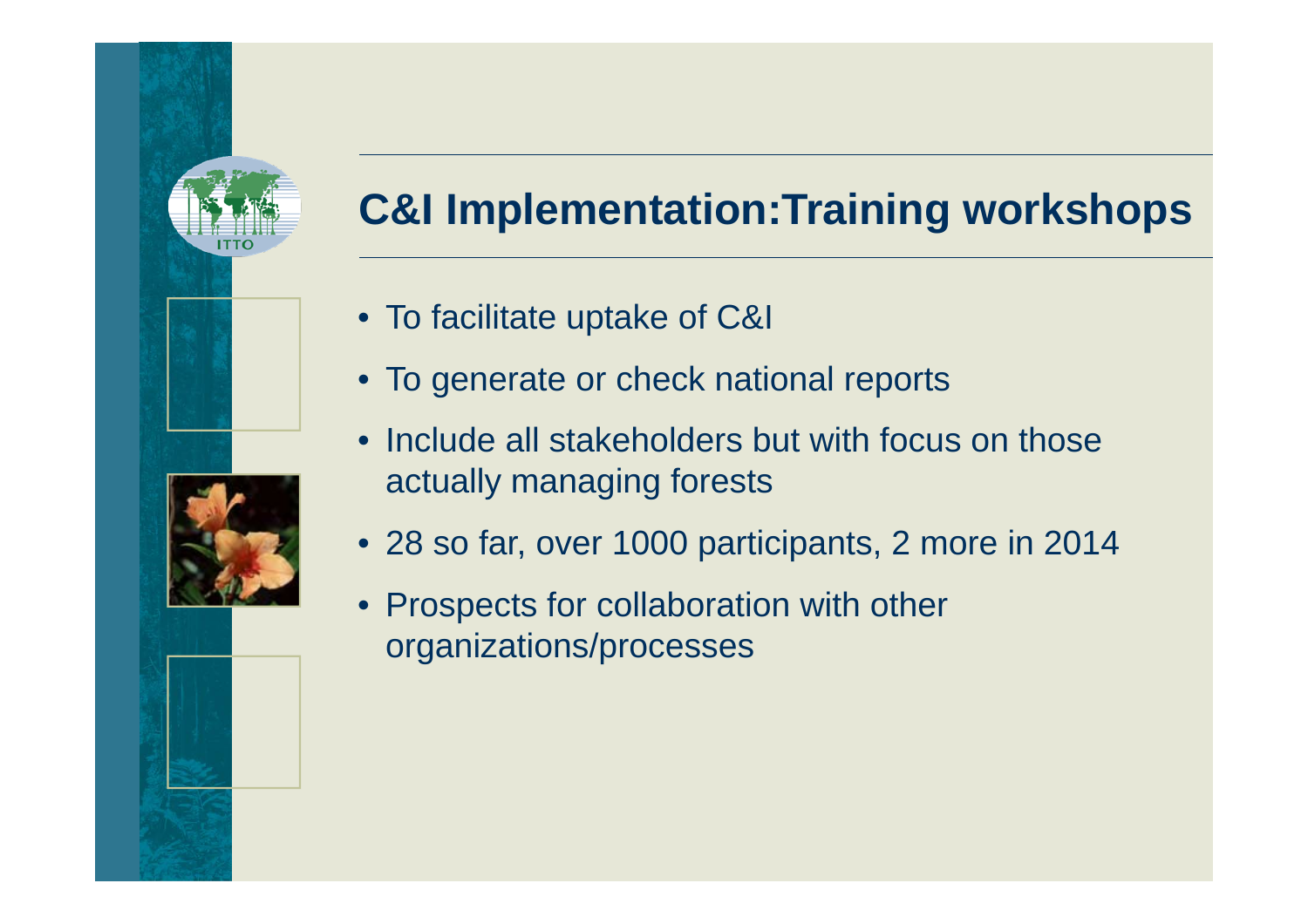# **C&I Implementation: Projects**

- To support national level implementation of C&I
- 20 projects funded by ITTO so far (over \$10 million)
- Include regional projects for harmonization of C&I sets (ATO, Tarapoto) and capacity building
- Projects often include establishment of forest auditing frameworks and in some cases (eg MTCC) have contributed to independent certification frameworks

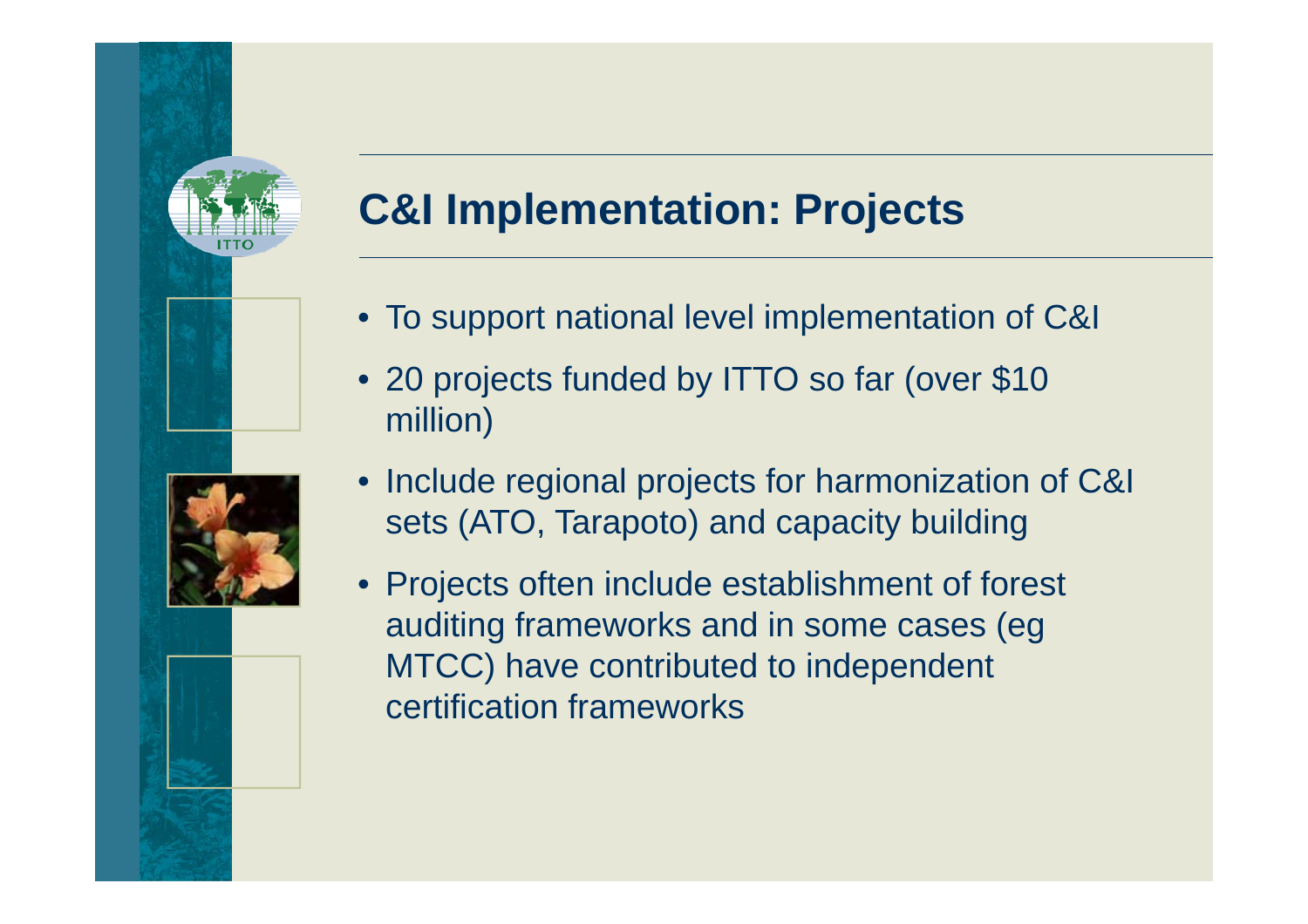

### **Use of C&I: Status of Tropical Forest Management**

- Primary data source: C&I reports
- Most rigorous attempt to estimate areas of tropical forest under SFM
- Covers 33 tropical countries accounting for over 80% of total tropical forest area
- Published 2005, 2011
- Country reports improved significantly between reports but still room for improvement, especially biodiversity, socioeconomic indicators

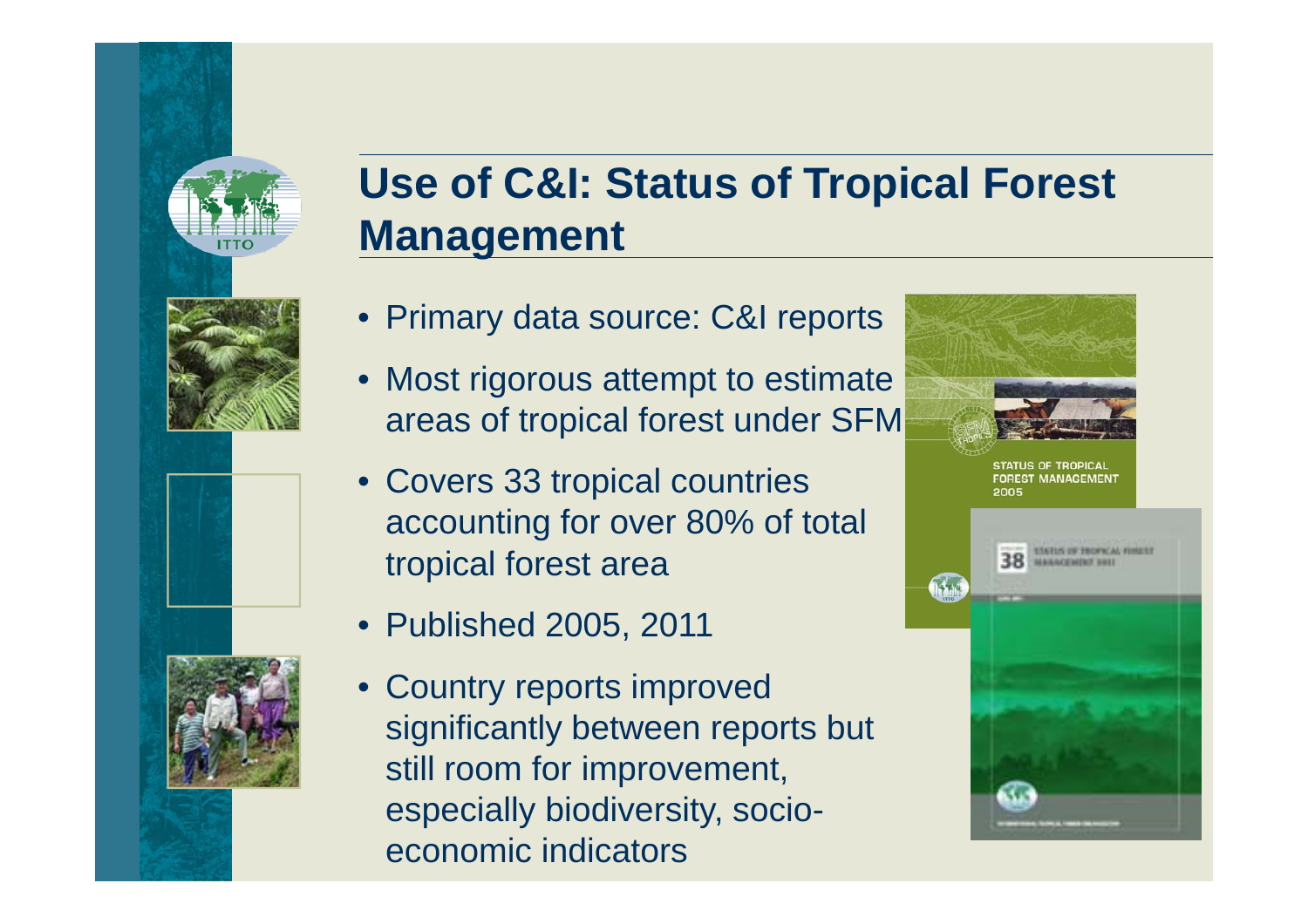

# **Use of C&I: CFRQ**

- Collaborative effort by FAO, Forests Europe, Montreal Process and others to streamline global forest reporting
- Includes common indicators from all processes and FAO FRA questionnaire
- Additional sections for indicators unique to individual processes
- 
- First distributed this year, including appendix with unique elements of ITTO C&I reporting format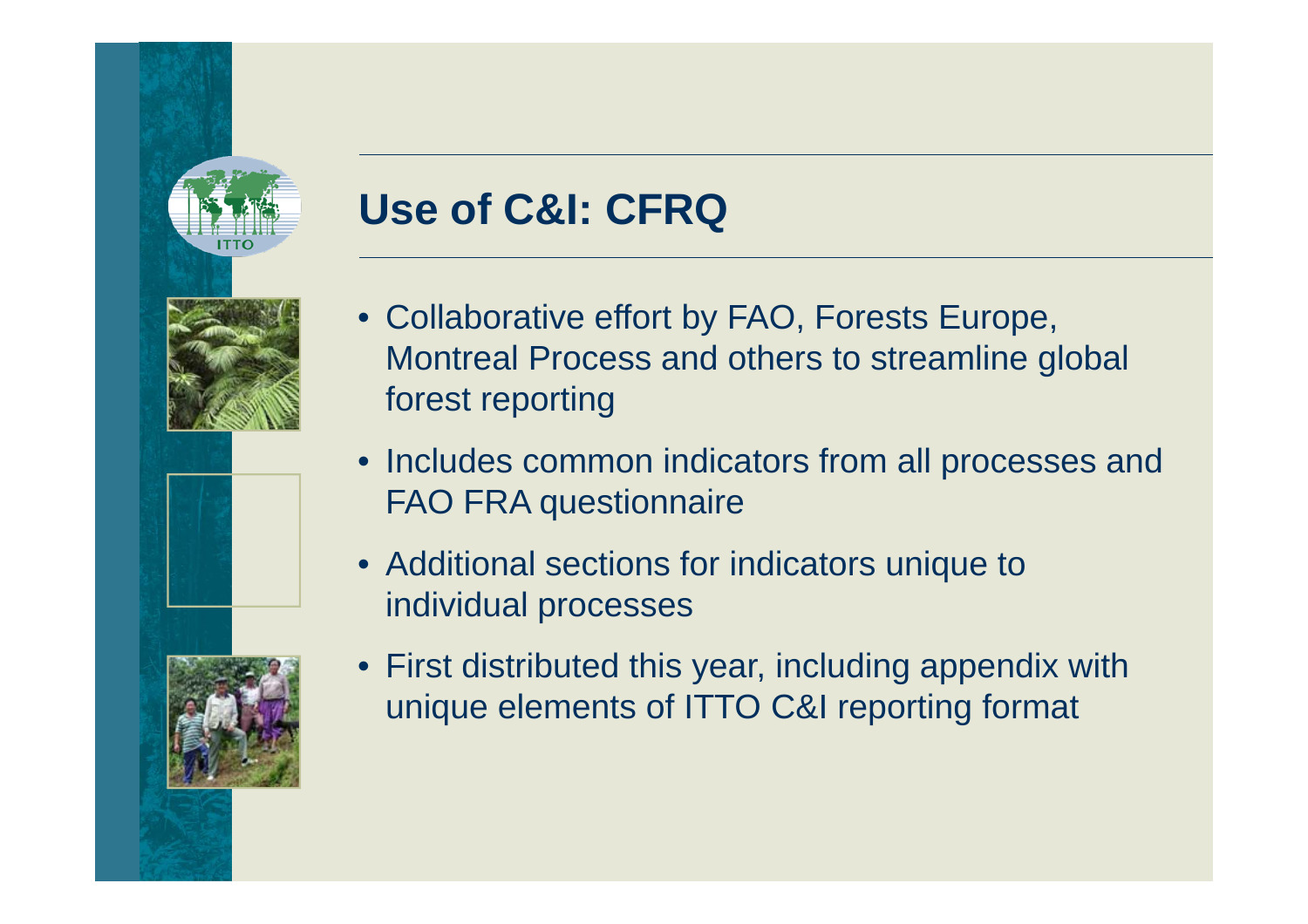

#### **Lessons learned**

- study on field level implementation of C&I carried out in 2012
- over 300 officials and stakeholders in 70 countries surveyed, results of ex-post evaluations of ITTO projects and other sources also used
- in ITTO countries, C&I are generally, but not consistently, used as a framework for MAR at the national level and for reporting to ACTO, ITTO (for SFM Tropics) and FAO (for the FRAs)
- several countries have developed their own sets of C&I based on ITTO's C&I to reflect national and FMU circumstances and special forest ecosystems (e.g. mangroves)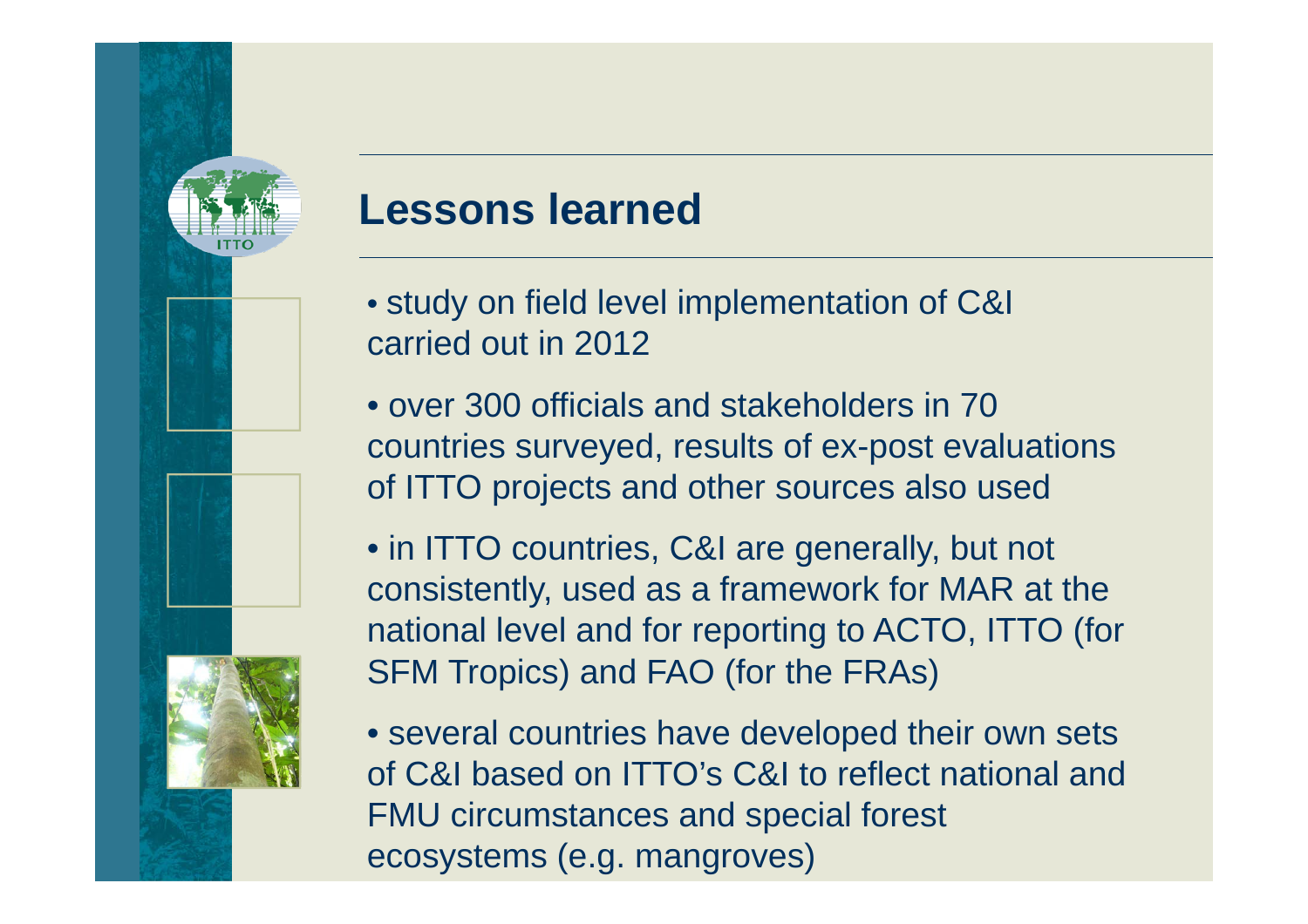

### **Lessons learned (cont.)**

- several countries, often with ITTO assistance, have used C&I frameworks to strengthen national and FMU baseline data and forest inventories and build databases on social and environmental indicators
- applications of FMU C&I are uneven across countries but include:
	- • monitoring/evaluating FMU management based on forest management plans or other operational plans
	- • evaluating and report on progress toward SFM at broader levels by aggregating FMU level data
	- •reporting on certified forest areas
- ITTO FMU C&I are typically used for MAR of ITTOfinanced projects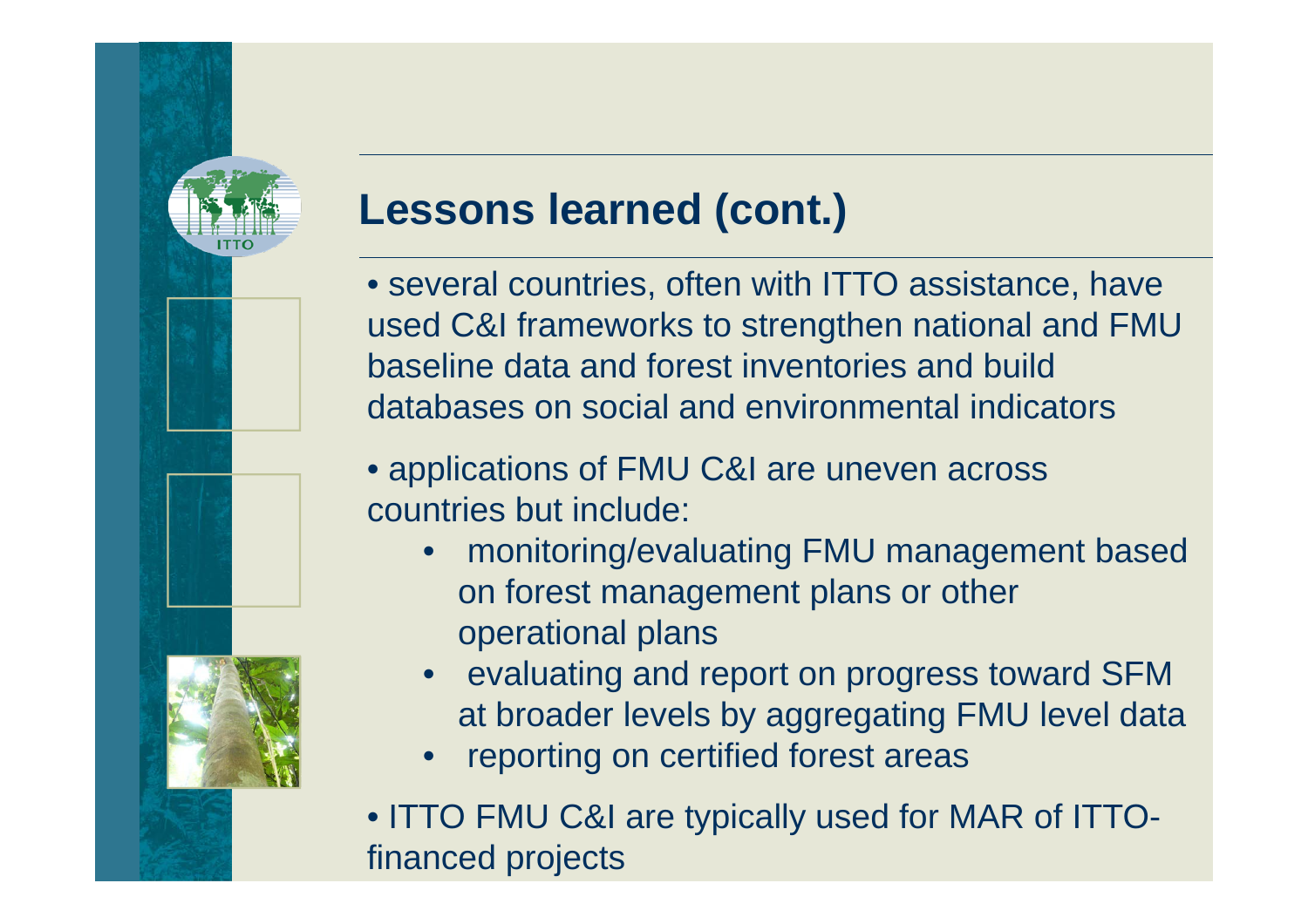

## **ITTO C&I: Future outlook**



- Revised ITTO Guidelines for SFM of Tropical Forests expected to be approved at ITTC 49 this year
- Process to review and revise the ITTO C&I will commence in early 2014
- 3<sup>rd</sup> SFM Tropics report should be published by the end of 2015